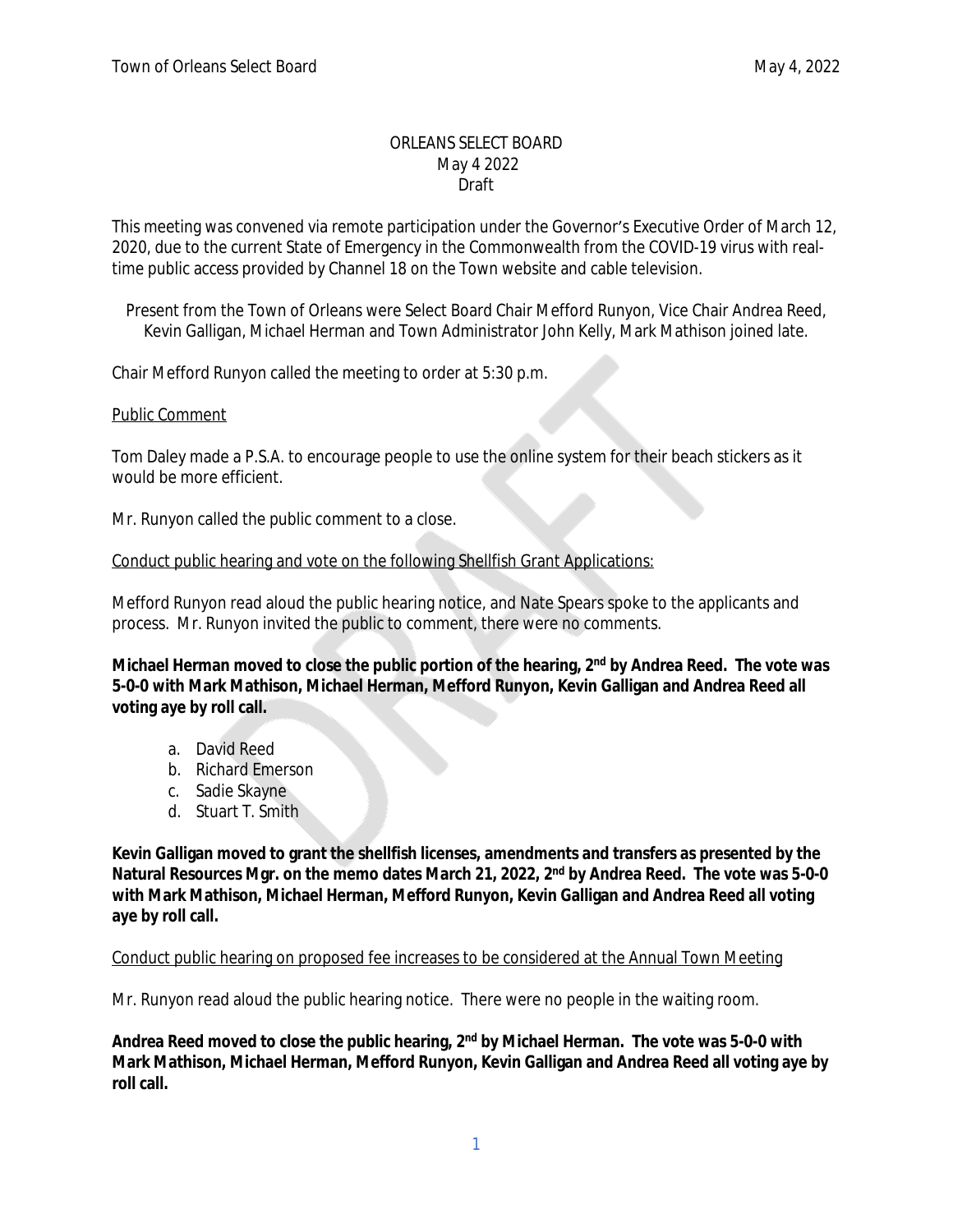### **Kevin Galligan moved to approve the fee increases with the exception of the Recreational Adult Program fee, 2nd by Andrea Reed. The vote was 5-0-0 with Mark Mathison, Michael Herman, Mefford Runyon, Kevin Galligan and Andrea Reed all voting aye by roll call.**

Mr. Galligan suggested that a change might need to be made in how the town communicated such changes so that the public was more aware and the other board members agreed.

Discussion and vote on request from Thomas Hayes to transfer Rock Harbor Dockage Agreement to his son

Nate Sears spoke to the request and the regulations of the town surrounding it. Thomas and Jason Hayes were both present for the conversation. Thomas Hayes spoke to his age and wish to retire and asked the Select Board to transfer the agreement to his son, Jason. Jason Hayes stated that he would love to carry out the family business for the foreseeable future and asked the board to consider the request.

The board had a discussion surrounding separating out the waitlists for charter vs. recreational use.

**Kevin Galligan moved to vote to permit the request of Captain Tom Hayes for the transfer of his Rock Harbor dockage agreement to his son, Jason, 2nd by Michael Herman. The vote was 5-0-0 with Mark Mathison, Michael Herman, Mefford Runyon, Kevin Galligan and Andrea Reed all voting aye by roll call.**

Meet with Treasurer/Collector Scott Walker – Review and vote on hardship applications for ambulance transport waivers

Mr. Walker spoke to the two applications and his recommendations on each.

## **Michael Herman moved to approve the hardship for call #OR21415 and call #OR211415 as recommended, 2nd by Andrea Reed. The vote was 5-0-0 with Mark Mathison, Michael Herman, Mefford Runyon, Kevin Galligan and Andrea Reed all voting aye by roll call.**

Meet with DPW Director Tom Daley and Fire Chief Deering – Discussion on Fire/Rescue Station traffic signal petition and options

Mr. Daley went through the discussions had had with the engineers along with the various options for the lights.

Mr. Mathison asked Mr. Daley to explain "MUTCD" or Manual on Uniform Traffic Control Devices. He stated that it was a federal regulation that controlled all traffic signage. Mr. Mathison asked if this was an actual law or just a suggestion. Mr. Daley spoke to the regulations. Mr. Mathison clarified that the town did not have to have this sign to begin with. Mr. Mathison then clarified an option that could be done to change the lights. Mr. Mathison stated that the town had made a mistake when installing the light in the first place and that it was their job to fix it – the other board members agreed.

There was a discussion surrounding the next steps, possible funding mechanisms and timing for the proposed changes.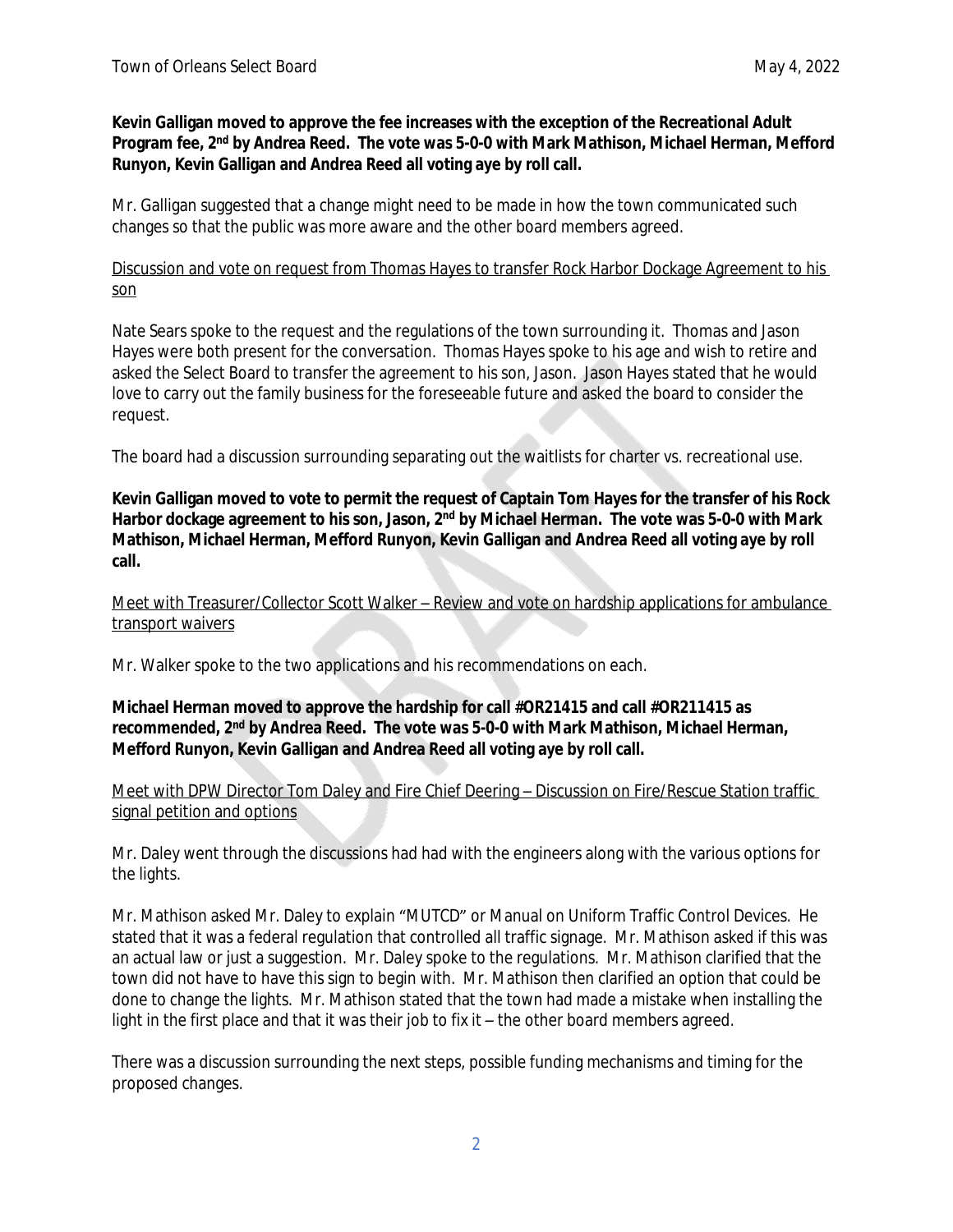Vote on remaining Town Meeting Warrant Article recommendations

- a. ATM Article 46. Fund Police Union Contract FY23
- b. ATM Article 47. Fund Fire Union Contract FY23

**Andrea Reed moved to indefinitely postpone Articles 46 and 47, 2nd by Kevin Galligan. The vote was 5-0-0 with Mark Mathison, Michael Herman, Mefford Runyon, Kevin Galligan and Andrea Reed all voting aye by roll call.**

c. STM Article 1. Pay Bills of Prior Years

**Andrea Reed moved to pay the unpaid bill under Article 1 for Special Town Meeting for Cape and Islands Tire in the amount of \$192.67, 2nd by Kevin Galligan. The vote was 5-0-0 with Mark Mathison, Michael Herman, Mefford Runyon, Kevin Galligan and Andrea Reed all voting aye by roll call.**

# d. STM Article 2. Fund Unanticipated Employee Buyouts

**Kevin Galligan moved to add \$20k to cover the unforeseen employee buyouts, 2nd by Andrea Reed. The vote was 5-0-0 with Mark Mathison, Michael Herman, Mefford Runyon, Kevin Galligan and Andrea Reed all voting aye by roll call.**

e. STM Article 7. Petition Alter Fire/Rescue Department Traffic Signal on Eldredge Parkway **Mark Mathison moved to support STM Article 7, 2nd by Michael Herman. The vote was 5-0-0 with Mark Mathison, Michael Herman, Mefford Runyon, Kevin Galligan and Andrea Reed all voting aye by roll call.**

Mr. Kelly noted that the town now had the ability to live broadcast Town Meeting. The board discussed the pros and cons of this option. The board all agreed that it was a good option to move forward with.

Discussion and vote on Three One-Day Beer and Wine License Applications – Lou Lou Llc., 15 Old Colony Way, for 6/30/22, 7/23/22 and 11/26/22

**Michael Herman moved to approve the three special one-day liquor licenses for Lou Lou LLC., to serve wine and malt beverages from, on 6/30/22 5-8PM, 7/23/22 12-8PM and 11/26/22 12-7PM for outdoor events at 15 Old Colony Way. The licenses are issued for three days to allow for proper delivery and disposal of wine and malt beverages subject to all licenses, bylaws, permits, and approvals and in accordance with the MA Gen. Law, Chap. 138 Sec. 14, 2nd by Andrea Reed. The vote was 5-0-0 with Mark Mathison, Michael Herman, Mefford Runyon, Kevin Galligan and Andrea Reed all voting aye by roll call.**

## Discussion and vote on Seasonal Outdoor License Application for Lou Lou Llc., 15 Old Colony Way

**Michael Herman moved to vote to approve the request of Todd Thayer, Mgr. of Lou Lou Llc. Located at 15 Old Colony Way, Orleans for seasonal Weekday outdoor entertainment license from July 8, 2022 – November 30, 2022 for a 4-hour window btwn. 11:30 AM and 8:30 PM for amplified recorded and live music. Events not to exceed 4 hours per day, 4 days per week for amplified recorded and live music. Subject to all local and state rules. Regulations, bylaws, permits and approvals. Said license to expire on Nov. 30th, 2022 unless sooner revoked by the Select Board, 2nd by Andrea Reed. The vote was 5-0-0 with Mark Mathison, Michael Herman, Mefford Runyon, Kevin Galligan and Andrea Reed all voting aye by roll call.**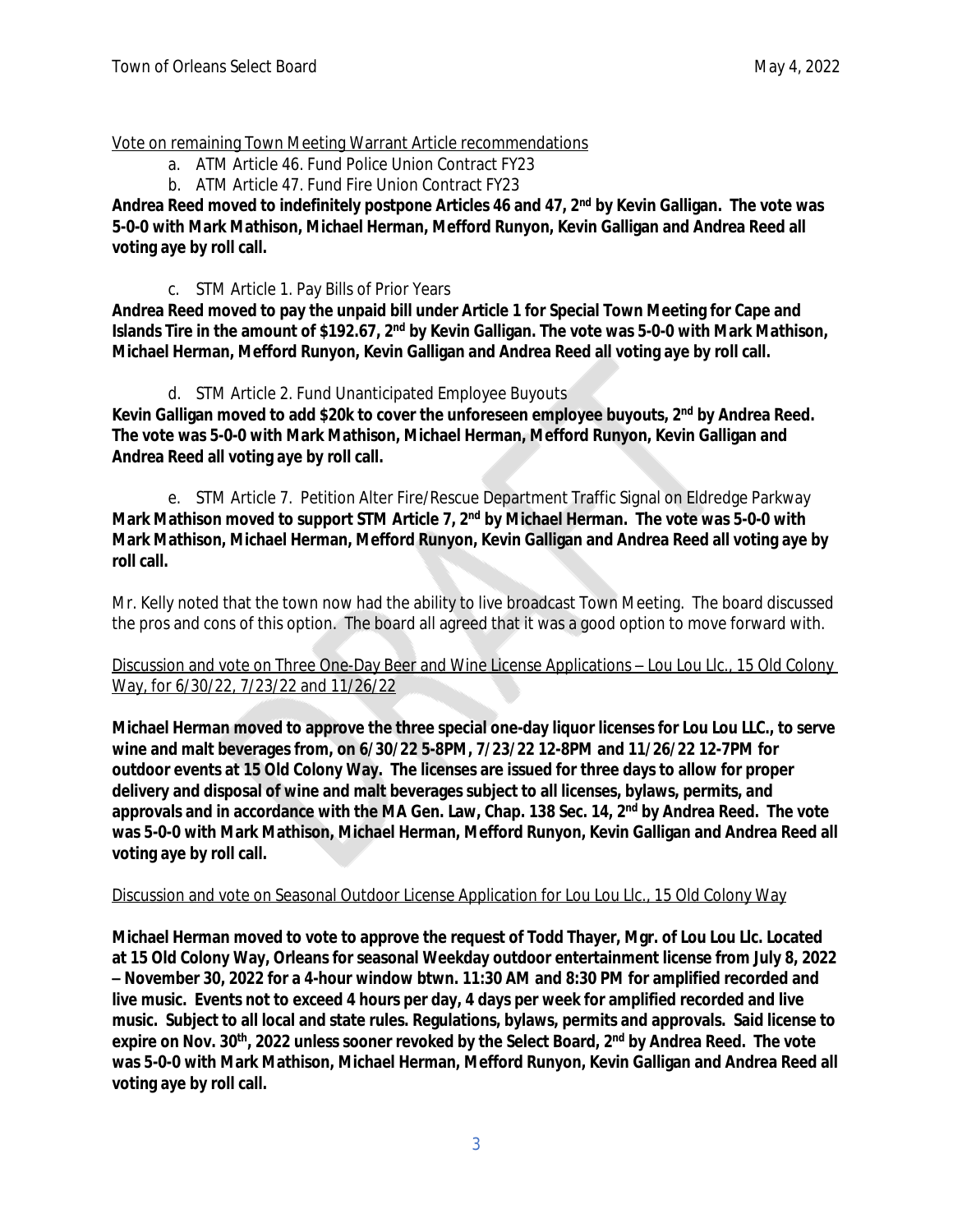## Discussion and vote on draft Eversource letter regarding substation landscaping concerns and next steps

Ms. Reed suggested a bulleted list within the body of the letter. Mr. Runyon asked that a member of town staff be added to the suggested working group and the board discussed the importance of finding the right person to be their advocate.

**Andrea Reed moved to send the letter as drafted with the edits called out regarding the bulleting of the three items on the 2nd page, the correction of the spelling of Meff Runyon's name, and the addition of town staff in the wording, 2nd by Michael Herman. The vote was 5-0-0 with Mark Mathison, Michael Herman, Mefford Runyon, Kevin Galligan and Andrea Reed all voting aye by roll call.**

## Discussion on Eastham town meeting petition article regarding Nauset Estuary Dredging

Mr. Galligan noted that the article was not favored at the Eastham Town Meeting and suggested looking at the next steps after Orleans' Town Meeting. Mr. Mathison

## Town Administrator's Report

a. Vote 2022 Sarah Brown Scholarship Recipient **Kevin Galligan moved to vote to approve the Sarah Brown Scholarship Recipient, 2nd by Michael Herman. The vote was 5-0-0 with Mark Mathison, Michael Herman, Mefford Runyon, Kevin Galligan and Andrea Reed all voting aye by roll call.**

b. Update on Town Departmental Grants and Financial Assistance Activities Mr. Kelly updated the Select Board on grants and financial assistance approved for the town.

## **The vote was 5-0-0 with Mark Mathison, Michael Herman, Mefford Runyon, Kevin Galligan and Andrea Reed all voting aye by roll call.**

### Liaison Reports

Ms. Reed spoke on the Affordable Housing Committee and their work.

Mr. Herman spoke about the Orleans Citizen Forum as well as the reception that had been held at the Veteran's Memorial Park.

Mr. Runyon spoke to new documents that had been added to the town website regarding the waste water management project.

### Items for future agendas

Mr. Runyon spoke to the reorganization of the Select Board. He also asked Mr. Kelly to add an agenda item to invite the chairs of all of the working groups to meet with the Select Board to iron out any questions either side might have. Ms. Reed noted that there was a plan to add a column to a local newspaper to update the public on what the working groups were doing on a weekly basis. Mr. Runyon also asked Mr. Kelly to re-schedule Mr. Fromm and Mr. Dunford and stated that he felt that sooner would be better.